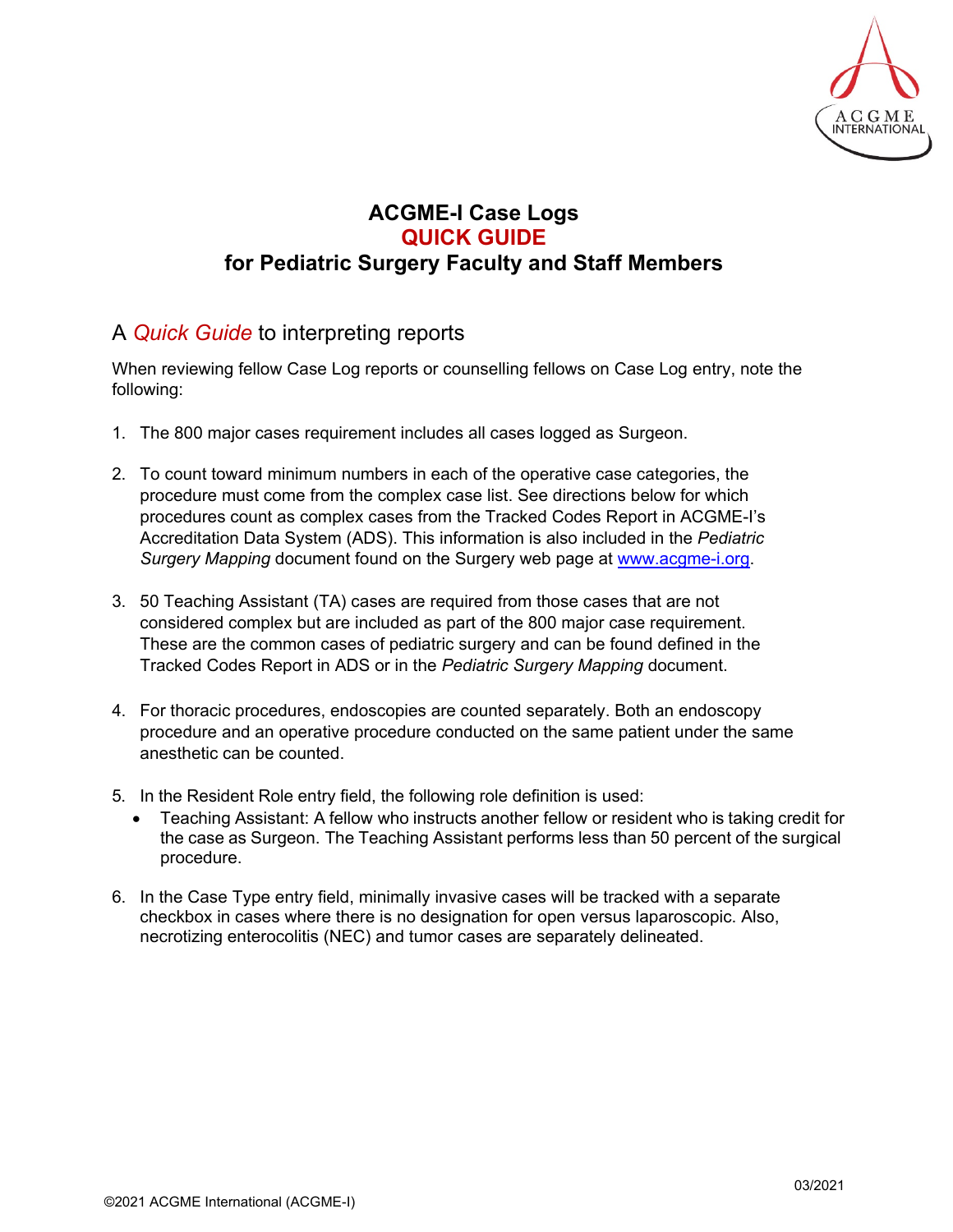## **Available Reports**

| Experience by<br>Role                                                            | This report lists all procedures, including those that do not count toward<br>the required minimum numbers, the number of each performed by the<br>fellow in each role, as well as the total number for each procedure.                                                                                                                                                                                                                                                                                                                                                                                                                                                                                                           |
|----------------------------------------------------------------------------------|-----------------------------------------------------------------------------------------------------------------------------------------------------------------------------------------------------------------------------------------------------------------------------------------------------------------------------------------------------------------------------------------------------------------------------------------------------------------------------------------------------------------------------------------------------------------------------------------------------------------------------------------------------------------------------------------------------------------------------------|
| <b>Experience by</b><br>Year                                                     | This report tracks the same information as the Experience by Role<br>report and generates a summary of each fellow's experience by year in<br>the program.                                                                                                                                                                                                                                                                                                                                                                                                                                                                                                                                                                        |
| Log Activity<br>Report                                                           | This report allows program directors to note the number of cases or<br>procedures logged by fellows and the date and time that cases or<br>updates were entered. This report is a quick way to keep track of how<br>frequently fellows are entering their cases. For example, if the<br>program has a requirement that fellows must enter cases weekly,<br>running this report on a weekly basis is an easy way to identify<br>fellows who are not meeting these requirements.                                                                                                                                                                                                                                                    |
| Case Brief<br>Report                                                             | This is a brief report that lists the procedure date, case identifying<br>number, CPT code, institution, resident role, attending faculty member,<br>and description for each case for the selected fellow.                                                                                                                                                                                                                                                                                                                                                                                                                                                                                                                       |
| Case Detail<br>Report                                                            | All information for each case entered into the Case Log System is<br>displayed in this report, making it most useful for getting an in-depth<br>view of a fellow's experience during a defined period. For example, this<br>report could be generated for each fellow for the preceding three-month<br>period and used as part of the quarterly evaluation meeting with the<br>program director or designated faculty mentor. The use of filters can<br>provide additional insight into the fellow's activities.                                                                                                                                                                                                                  |
| Code Summary<br>Report                                                           | This report provides the number of times each procedure or CPT code is<br>entered into the Case Log System by the program's fellows. Filtering by<br>specific CPT code, attending, institution, and/or setting can provide<br>information on clinical activity that is useful to make targeted changes in<br>rotation schedules, curriculum, faculty assignments, etc. This report can<br>also be especially helpful in monitoring the procedures that do not count<br>toward minimums. Choosing non-tracked codes on the Area drop-down<br>field will show the procedures that have been entered and will not count<br>toward minimum requirements. Review of this report can determine if<br>cases are being correctly entered. |
| <b>Tracked Codes</b><br>Report                                                   | This report provides a summary and description of all cases defined by<br>the specialty that can be entered into the ACGME-I Case Log System.<br>This report is organized by CPT codes; even if CPT codes are not<br>used in your system, the report is useful to get a comprehensive listing<br>of all procedures that are available to be tracked and which procedures<br>count as complex cases. See additional directions for using this report<br>below.                                                                                                                                                                                                                                                                     |
| Pediatric<br><b>Surgery Defined</b><br>Category and<br><b>Minimums</b><br>Report | This report tracks resident progress toward achieving minimum number<br>requirements and identifies the fellow role and if the case is a primary or<br>secondary procedure. A separate report is generated for each fellow.<br>For fellows in the final year of the program, the report color codes the<br>minimum requirements met and not met.                                                                                                                                                                                                                                                                                                                                                                                  |